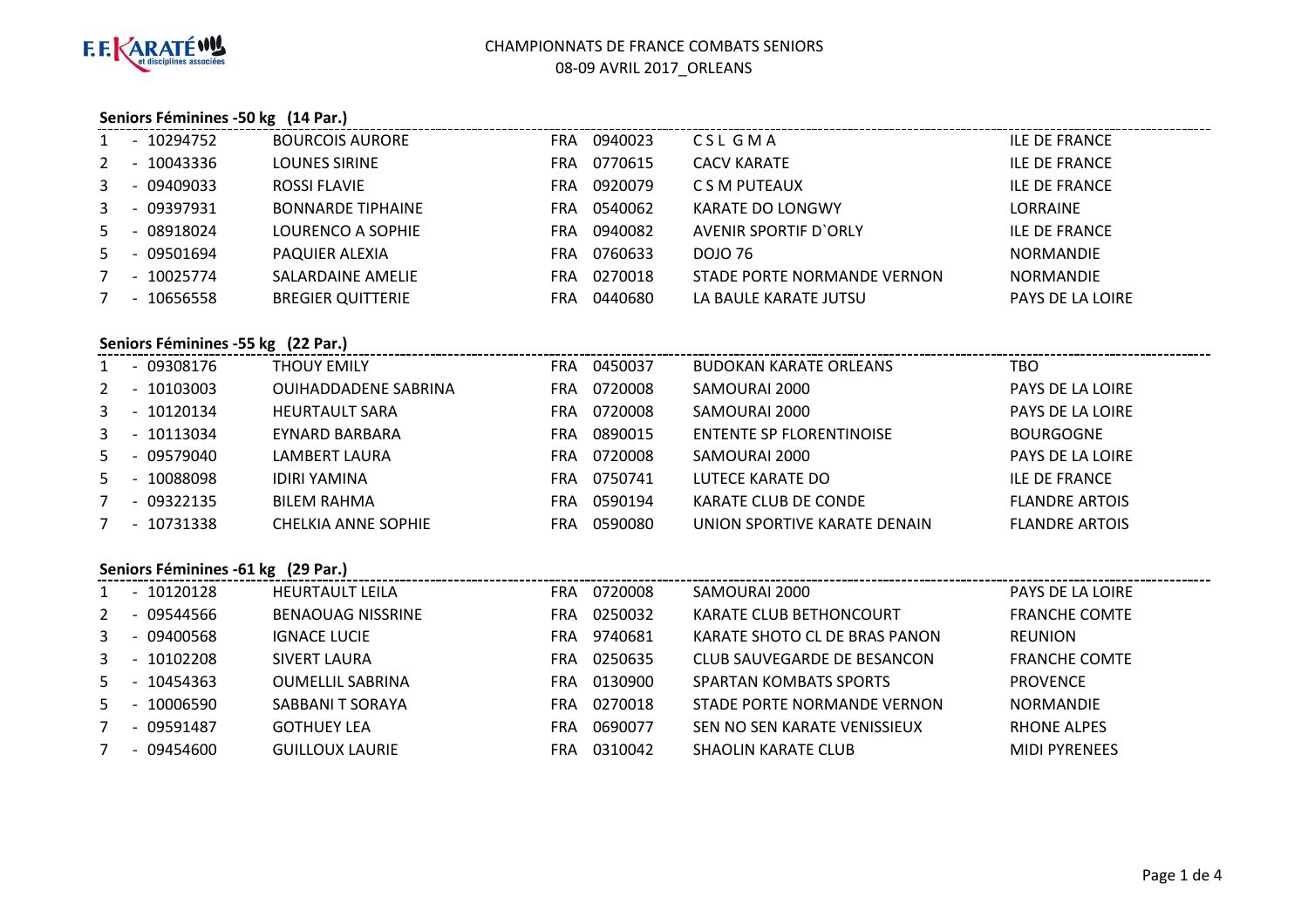

# CHAMPIONNATS DE FRANCE COMBATS SENIORS08-09 AVRIL 2017\_ORLEANS

# **Seniors Féminines -68 kg (17 Par.)**

|   |                          | - 09302438     | AGIER ALIZEE            |     | FRA 0130900 | <b>SPARTAN KOMBATS SPORTS</b>   | <b>PROVENCE</b>      |  |  |
|---|--------------------------|----------------|-------------------------|-----|-------------|---------------------------------|----------------------|--|--|
|   |                          | 2 - 10181124   | <b>HASSOUNI IMANE</b>   | FRA | 0890015     | <b>ENTENTE SP FLORENTINOISE</b> | <b>BOURGOGNE</b>     |  |  |
| 3 |                          | - 09201501     | <b>BONTE CYNTHIA</b>    | FRA | 0920079     | C S M PUTEAUX                   | <b>ILE DE FRANCE</b> |  |  |
|   |                          | $3 - 10212046$ | <b>BELAL KHEIRA</b>     | FRA | 0130704     | <b>FULL KARATE ACADEMIE</b>     | <b>PROVENCE</b>      |  |  |
|   |                          | 5 - 10053227   | <b>BOUARICH SOUMEYA</b> | FRA | 0930704     | RED STAR CLUB MONTREUILLOIS     | <b>ILE DE FRANCE</b> |  |  |
|   |                          | 5 - 10427957   | NOTARGIACOMO ELODIE     | FRA | 0830082     | KARATE CLUB CABASSOIS           | COTE D AZUR          |  |  |
| 7 |                          | - 09406656     | ABOURICHE ANISSA        | FRA | 0690077     | SEN NO SEN KARATE VENISSIEUX    | <b>RHONE ALPES</b>   |  |  |
|   | $\overline{\phantom{0}}$ | 09211810       | PARUNAKIAN JULIE        | FRA | 0690086     | AS CALUIRE                      | <b>RHONE ALPES</b>   |  |  |
|   |                          |                |                         |     |             |                                 |                      |  |  |

# **Seniors Féminines 68 et + kg (16 Par.)**

|    |                          | - 10013425  | FLORENTIN ANNE LAURE    | FRA        | 0450037 | <b>BUDOKAN KARATE ORLEANS</b>   | TBO                  |
|----|--------------------------|-------------|-------------------------|------------|---------|---------------------------------|----------------------|
| 2  |                          | $-10194216$ | <b>GARCIA NANCY</b>     | <b>FRA</b> | 0130019 | CLUB ARLESIEN DE KARATE DO      | <b>PROVENCE</b>      |
| 3  |                          | $-10110338$ | SALHI SANA              | FRA.       | 0920079 | C S M PUTEAUX                   | <b>ILE DE FRANCE</b> |
| 3  |                          | - 10136399  | PILLANT AURORE          | <b>FRA</b> | 0950086 | AMICAL CLUB SPORTIF CORMEILLAI  | <b>ILE DE FRANCE</b> |
| 5. |                          | - 09028909  | DAHBI HAYAT             | <b>FRA</b> | 0780014 | CLUB KARATE OKINAWA             | <b>ILE DE FRANCE</b> |
| 5. |                          | - 09508088  | TEHAAMEAMEA VAITIARE    | <b>FRA</b> | 0850005 | <b>FONTENAY KARATE SHOTOKAN</b> | PAYS DE LA LOIRE     |
|    | $\overline{\phantom{0}}$ | 09002545    | <b>DEYSS GWENAELLE</b>  | <b>FRA</b> | 0440680 | LA BAULE KARATE JUTSU           | PAYS DE LA LOIRE     |
|    |                          | - 01479126  | <b>GOZLAN CHARLOTTE</b> | <b>FRA</b> | 0930003 | K C D AULNAY                    | <b>ILE DE FRANCE</b> |

# **Seniors Masculins -60 kg (33 Par.)**

|   |                          | 10352983   | JACQUERAY ADAM                 | FRA  | 0950086 | AMICAL CLUB SPORTIF CORMEILLAI | ILE DE FRANCE        |
|---|--------------------------|------------|--------------------------------|------|---------|--------------------------------|----------------------|
| 2 |                          | 09460457   | AGOUDJIL SOFIANE               | FRA  | 0770615 | <b>CACV KARATE</b>             | ILE DE FRANCE        |
| 3 | $\overline{\phantom{0}}$ | 09528877   | BABACI LYES                    | FRA  | 0540053 | KARATE CLUB JOEUF              | <b>LORRAINE</b>      |
| 3 |                          | 10561517   | AZOUZ KEVIN                    | FRA  | 0130127 | <b>IMPACT KARATE CLUB</b>      | <b>PROVENCE</b>      |
| 5 |                          | - 01476668 | LOPES JOHAN                    | FRA  | 0920053 | <b>CSA HAUTS DE RUEIL</b>      | <b>ILE DE FRANCE</b> |
| 5 |                          | 10202754   | AMGUINE NASSER                 | FRA  | 0270018 | STADE PORTE NORMANDE VERNON    | <b>NORMANDIE</b>     |
|   |                          | 10809457   | <b>BEN EL HOCINE MASINISSA</b> | FRA. | 0450037 | <b>BUDOKAN KARATE ORLEANS</b>  | TBO                  |
|   |                          | - 09499606 | <b>QUINHA DARCYL</b>           | FRA  | 0530002 | <b>LAVAL KARATE 53</b>         | PAYS DE LA LOIRE     |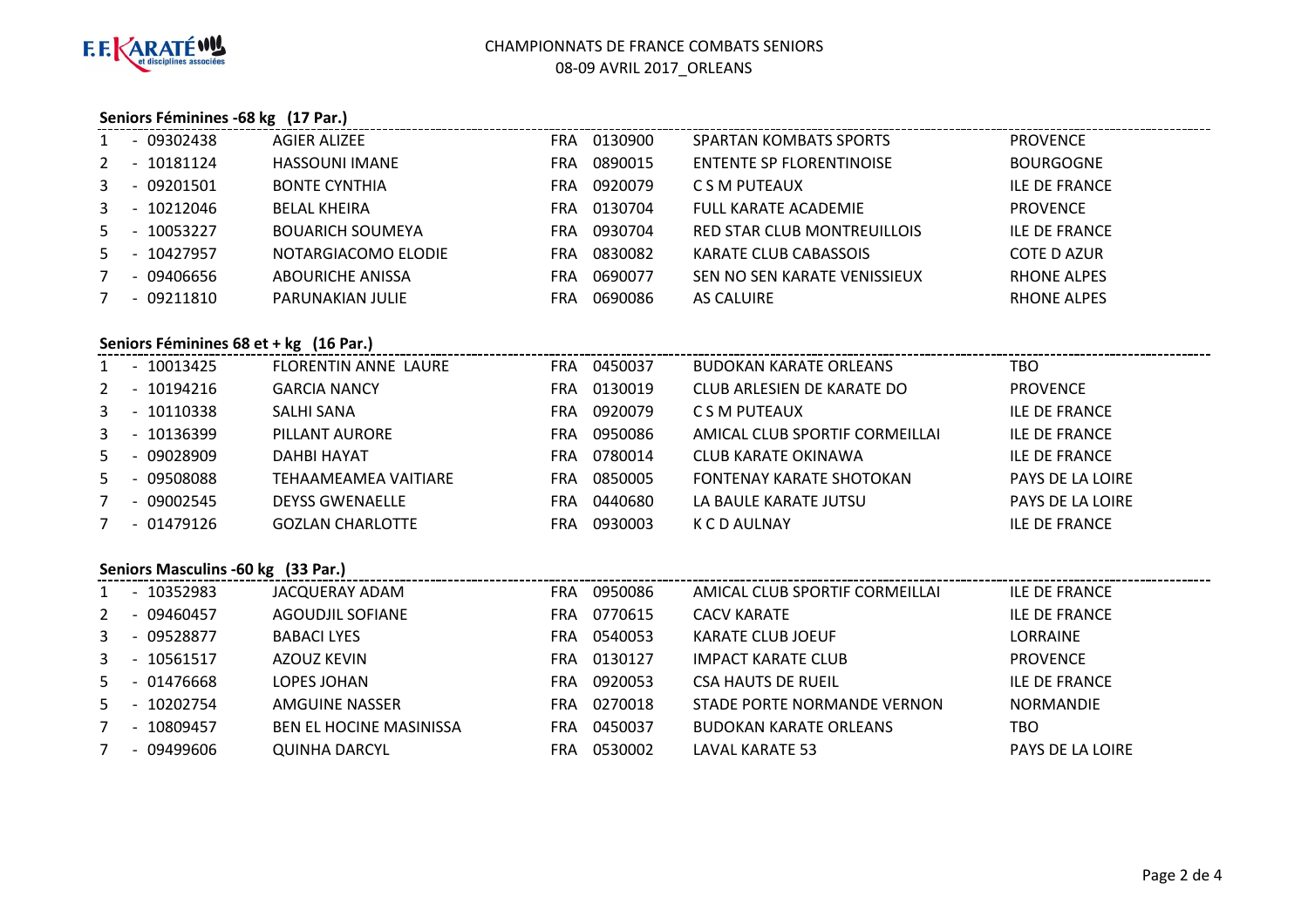

### **Seniors Masculins -67 kg (39 Par.)**

|       |                | $-09427111$ | DA COSTA STEVEN          | FRA.       | 0540013 | U SP LITT MONT ST MARTIN SEC KARATE | LORRAINE              |
|-------|----------------|-------------|--------------------------|------------|---------|-------------------------------------|-----------------------|
| 2     | $\overline{a}$ | 09271606    | <b>GARIN MARVIN</b>      | FRA        | 0950034 | ASS AMICALE SPORTIVE SARCELLES      | ILE DE FRANCE         |
| 3     |                | - 09185116  | <b>MATOUB GHILAS</b>     | <b>FRA</b> | 0950034 | ASS AMICALE SPORTIVE SARCELLES      | <b>ILE DE FRANCE</b>  |
| 3     | $\overline{a}$ | 10310724    | RASPILAIR ALEXIS         | FRA        | 0590194 | KARATE CLUB DE CONDE                | <b>FLANDRE ARTOIS</b> |
| $5 -$ |                | 10093942    | <b>DESPOIS ALAN</b>      | <b>FRA</b> | 0920079 | C S M PUTEAUX                       | <b>ILE DE FRANCE</b>  |
| .5.   | $\sim$         | 09582979    | LAHOUEL ABDELRAHMANE     | FRA.       | 0300613 | SHOTOKAN KARATE ALESIEN             | LANGUEDOC ROUSSILLON  |
|       |                | - 10712797  | <b>SCANSETTI MICHAEL</b> | <b>FRA</b> | 0060115 | NICE ELITE SPORT                    | COTE D AZUR           |
|       |                | - 09397837  | VIDON JOHAN              | FRA.       | 0540006 | KARATE CLUB DE CRUSNES              | <b>LORRAINE</b>       |

### **Seniors Masculins -75 kg (35 Par.)**

|   |                          | $-09281619$  | DA COSTA LOGAN        | FRA | 0540013 | U SP LITT MONT ST MARTIN SEC KARATE | LORRAINE              |
|---|--------------------------|--------------|-----------------------|-----|---------|-------------------------------------|-----------------------|
| 2 | $\overline{\phantom{a}}$ | 10052570     | <b>SEGUY CORENTIN</b> | FRA | 0130900 | SPARTAN KOMBATS SPORTS              | <b>PROVENCE</b>       |
| 3 |                          | - 09465648   | ROURET MARC ALEXIS    | FRA | 0330106 | <b>DOJO LANTONNAIS</b>              | <b>AQUITAINE</b>      |
| 3 | $\sim$                   | 10009820     | <b>RELIFOX MAXIME</b> | FRA | 0950034 | ASS AMICALE SPORTIVE SARCELLES      | <b>ILE DE FRANCE</b>  |
|   |                          | 5 - 09579484 | CHERKAOUI HISSAM      | FRA | 0300613 | SHOTOKAN KARATE ALESIEN             | LANGUEDOC ROUSSILLON  |
|   |                          | 5 - 09194418 | VANDEKERCKHOVE JEROME | FRA | 0590074 | WASQUEHAL KARATE CLUB               | <b>FLANDRE ARTOIS</b> |
|   | $\overline{\phantom{0}}$ | 10393811     | LE TIEC ROMAIN        | FRA | 0130127 | <b>IMPACT KARATE CLUB</b>           | <b>PROVENCE</b>       |
|   |                          | $-09524043$  | <b>MASSLO MIKE</b>    | FRA | 0570618 | KARATE DO SARRALBE                  | LORRAINE              |

# **Seniors Masculins -84 kg (37 Par.)**

|    | $\overline{\phantom{0}}$ | 09023757    | <b>GRILLON KENJI</b>          | FRA. | 0950034 | ASS AMICALE SPORTIVE SARCELLES      | <b>ILE DE FRANCE</b> |
|----|--------------------------|-------------|-------------------------------|------|---------|-------------------------------------|----------------------|
| 2  | $\overline{\phantom{a}}$ | 09427108    | DA COSTA JESSIE               | FRA  | 0540013 | U SP LITT MONT ST MARTIN SEC KARATE | <b>LORRAINE</b>      |
| 3  |                          | - 09204080  | DIOP SALLY                    | FRA  | 0920079 | C S M PUTEAUX                       | <b>ILE DE FRANCE</b> |
| 3  | $\overline{\phantom{0}}$ | 09040349    | ABDESSELEM FAROUK             | FRA  | 0130019 | CLUB ARLESIEN DE KARATE DO          | <b>PROVENCE</b>      |
| 5  |                          | - 01432520  | <b>CECINA MEHDY</b>           | FRA  | 0270018 | STADE PORTE NORMANDE VERNON         | NORMANDIE            |
| 5. |                          | - 01407566  | <b>AUBERTIN TANGUY THOMAS</b> | FRA  | 0750022 | SPORTING INTERN K C                 | ILE DE FRANCE        |
|    |                          | $-09110651$ | <b>GUIRAUD MICHAEL</b>        | FRA  | 0310042 | SHAOLIN KARATE CLUB                 | <b>MIDI PYRENEES</b> |
|    |                          | $-10604587$ | DA SILVA RICARDO              | FRA  | 0450037 | <b>BUDOKAN KARATE ORLEANS</b>       | TBO                  |